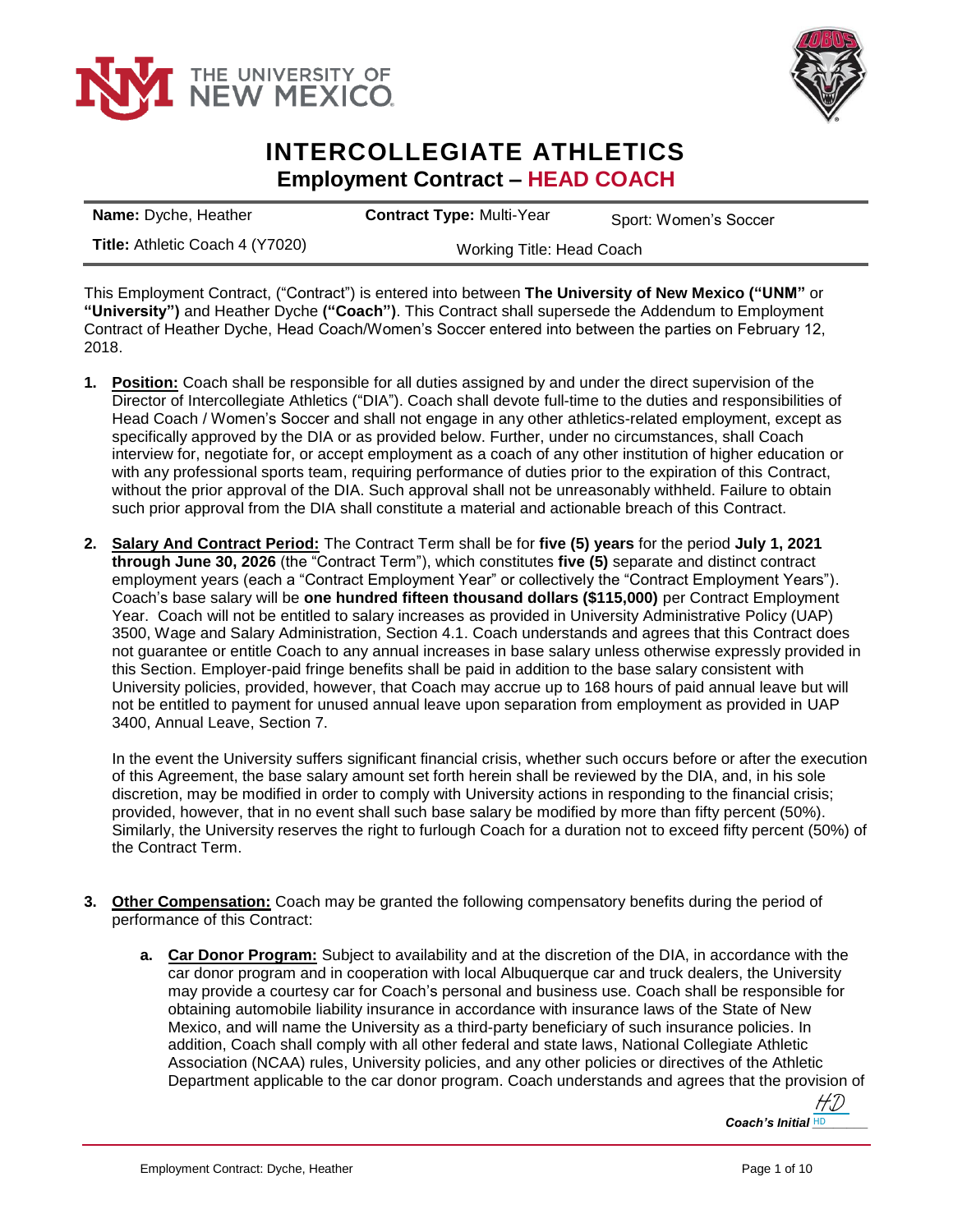a courtesy car is in the exclusive discretion of the DIA, and that Coach will surrender any courtesy car provided upon request of the DIA. Coach further understands and agrees that any courtesy car provided pursuant to this Section constitutes taxable compensation to Coach and that Coach is solely responsible for the tax consequences associated therewith.

- **b. Country Club Membership:** Subject to availability and at the discretion of the DIA, Coach will be provided one (1) membership in a country club designated by the DIA. The Athletics Department agrees to cover the cost of membership fees, and Coach agrees to pay for all personal expenses incurred in the use of the membership. Membership as contemplated by this Section includes golf and other privileges provided by the club selected, typically but not always including tennis and pool privileges. Coach understands and agrees that the value of this membership is likely taxable compensation and that Coach is solely responsible for the tax consequences associated therewith.
- **4. Incentive Salary:** In addition to the compensation set forth above, Coach is eligible for incentive payments according to the following categories of professional achievement.

| а. | <b>Team Achievement</b>                                                              |          |  |
|----|--------------------------------------------------------------------------------------|----------|--|
|    | Mountain West Conference Champion                                                    | \$5,000  |  |
|    | <b>NCAA Tournament Appearance</b><br>ii.                                             | \$5,000  |  |
|    | <b>NCAA Tournament Champion</b><br>Ш.                                                | \$10,000 |  |
|    | 1. A maximum of one incentive payment pursuant to subsections 4.a.ii and 4.a.iii may |          |  |
|    | be earned per Contract Employment Year.                                              |          |  |
| b. | Coaching Recognition                                                                 |          |  |
|    | Mountain West Coach of the Year                                                      | \$2,500  |  |
|    | National Coach of the Year<br>ii.                                                    | \$5,000  |  |
|    | 1. A maximum of one incentive payment pursuant to subsection 4.b may be earned per   |          |  |
|    | Contract Employment Year.                                                            |          |  |
|    |                                                                                      |          |  |
| с. | Student Athlete Academic Performance                                                 |          |  |

i. Academic Performance Rating (APR) 980 or higher  $$2,500$ 

Coach will be eligible for incentive salary payments after completing the Contract Employment Year in which the incentive is earned. Incentive payments, if any will be paid no later than **ninety (90) days** after the end of such Contract Employment Year. Coach understands and agrees that incentive payments, if any, are taxable compensation and that Coach is solely responsible for the tax consequences associated therewith.

Coach may request that the University pay any portion or all of the incentive payments earned under this Section to one or more full-time assistant coaches of the Women's Soccer coaching staff who are under Coach's direct supervision and control. Coach shall inform the DIA of this request in writing no later than **thirty (30)** days after the end of the Contract Employment Year in which the incentive is earned, and shall specify what amounts are to be paid to her and to her staff members, respectively. The DIA may, in his sole discretion, approve, modify or reject Coach's request. If approved, the University shall pay the incentives earned under this Section as requested by Coach.

The incentives contemplated by this section are contingent upon sufficient appropriations being available to fund them. In the event that, in any Contract Employment Year the legislature of the state of New Mexico reduces its appropriation to the University or to the Athletic Department, below the current level as of the effective date of this Agreement, these incentives shall be paid in the reasonable discretion of the DIA.

**5. Independent Income:** Subject to compliance with Athletics Department, University, MWC and NCAA policies, as currently in force and from time to time amended, and with advance written permission of the DIA,

Coach's Initial HD [HD](https://secure.na2.echosign.com/verifier?tx=CBJCHBCAABAAtKjw7_nfRP9qf1b-xkNfPwsszDnMd8w7)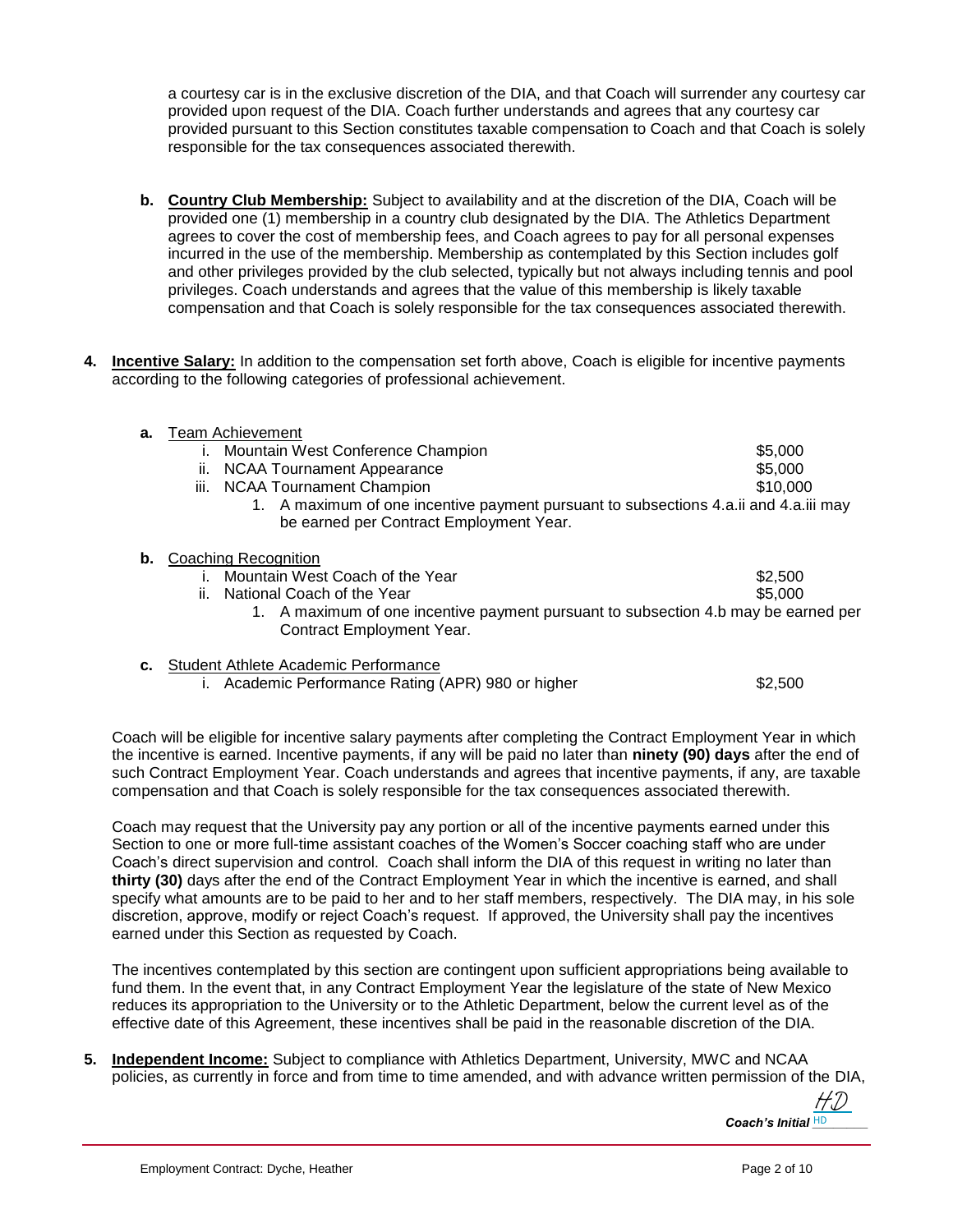Coach may earn other athletics-related income during the period of this Contract. Coach understands and agrees that such activities are independent of Coach's University employment and the University shall have no liability or responsibility for any claims arising therefrom. Coach agrees to indemnify the University and hold it harmless from any claims arising out of any independent contractual or other business and/or employment arrangements with third parties. Coach's advance written requests pursuant to this Section shall include the sources and amounts of any independent income contemplated by this Section. Coach understands and agrees that Coach is solely responsible for any tax liability associated with such activities.

With the written permission of the DIA, Coach may organize and conduct a camp, clinic, lessons, or sports league pursuant to the Athletics Department's summer camp policy. Coach understands and agrees to comply with the terms UNM Athletics' Camp Manual Policy and Procedures provided by the UNM Athletics Compliance office including, but not limited to, income reporting and background checks. These activities are performed in addition to Coach's assigned duties and responsibilities, and shall not interfere with those assigned duties and responsibilities. Coach shall receive no compensation from the University in connection with these activities. Coach understands and agrees that Coach is solely responsible for any tax liability associated with such activities and that the University shall have no liability or responsibility for any claims arising therefrom. Coach shall be responsible for obtaining general liability insurance in accordance with insurance laws of the State of New Mexico, and will name the University as a third-party beneficiary of such insurance policies. Coach agrees to indemnify the University and hold it harmless from any claims arising out of any camp-related activities.

- **6. Duties and Responsibilities:** Under the supervision and direction of the DIA, Coach shall be responsible for the strategic planning, supervision, management, direction and leadership of the University's Intercollegiate Women's Soccer Program in an efficient and effective manner to achieve the goals and objectives of the Program and the Department of Intercollegiate Athletics as established by the DIA. Said goals and achievements shall be in concert with the mission of the Department of Intercollegiate Athletics and the University, including the planning development, implementation and maintenance of an NCAA Division I Women's Soccer program that is characterized by excellence, exemplified by academic achievement and development of character, maturity and a sense of fair play in Women's Soccer. To that end:
	- **a.** Coach shall perform her duties and responsibilities under this Contract to the reasonable satisfaction of the DIA, including but not limited to the supervision and evaluation of assistant coaches and those support staff who report to Coach, provision of leadership for the effective recruiting, coaching and instruction of student athletes as well as all responsibilities normally associated with and performed by a Head Coach of an NCAA Division I Women's Soccer program at a member institution of the Mountain West Conference or other major NCAA Division I institution. Coach agrees to maintain a courteous and collegial working relationship with Athletics Department staff. Coach shall perform all duties set forth in this Contract and reasonably assigned by the DIA including, without limitation, assisting in the development and implementation of recruiting plans and strategies consistent with all applicable NCAA and MWC regulations; and, in general shall be responsible for evaluating, recruiting training conditioning, instructing, supervising, disciplining and coaching student athletes to prepare them to compete in the MWC and against college competition at the national level.
	- **b.** Coach shall require and use her best efforts to ensure that institutional control of the Women's Soccer program is sustained through the development, implementation and maintenance of a vigorous and effective program for compliance with all NCAA, MWC regulations and bylaws, and all policies of the University.
	- **c.** Coach shall act and speak positively about the University and the University's athletic programs in private and public forums.
	- **d.** Coach shall perform her duties and responsibilities while comporting herself at all times in a professional and personal manner consistent with good sportsmanship and with the high moral, ethical and academic standards of the University and the Department, the MWC, and the NCAA.

*Coach's Initial* HD [HD](https://secure.na2.echosign.com/verifier?tx=CBJCHBCAABAAtKjw7_nfRP9qf1b-xkNfPwsszDnMd8w7)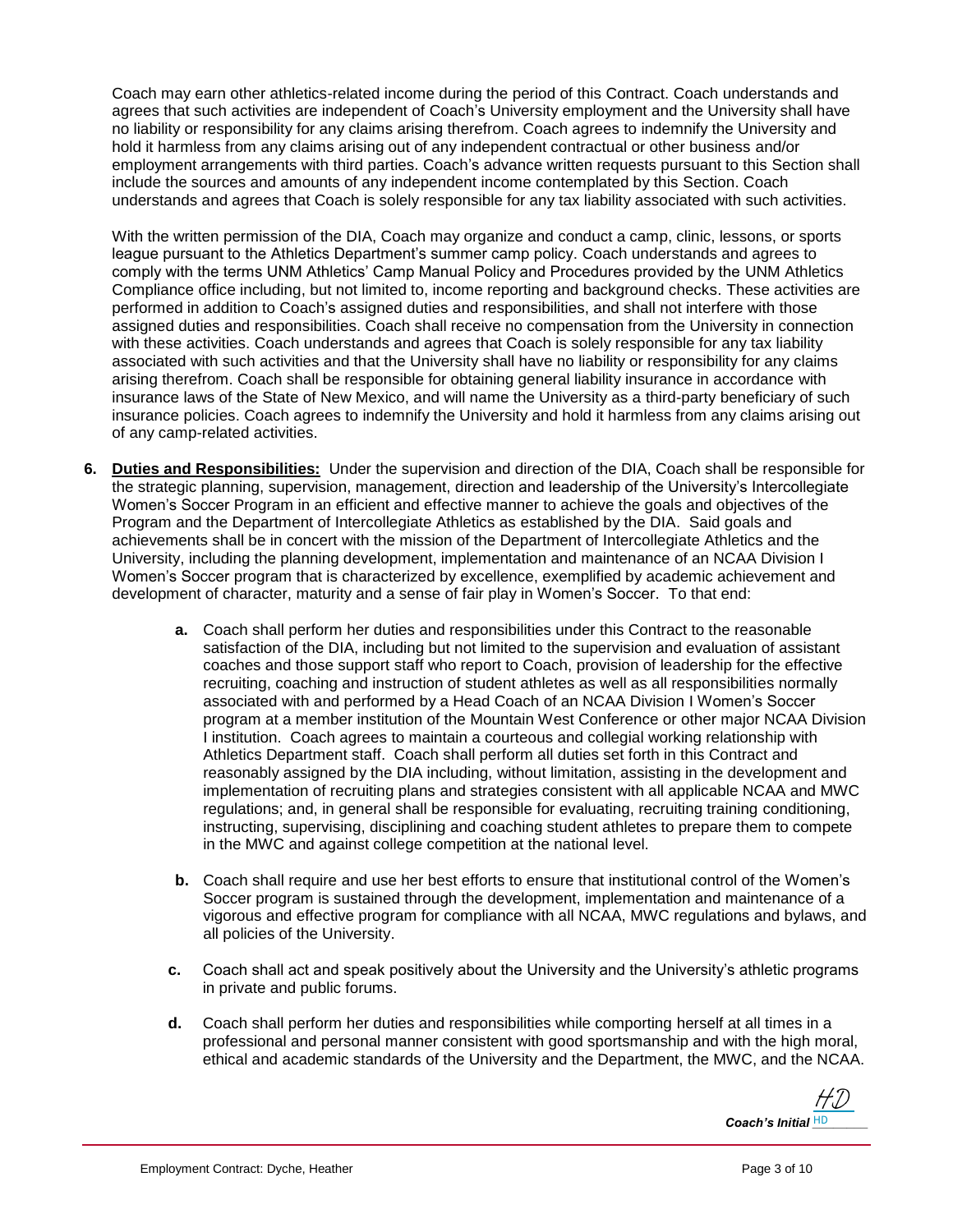- **e.** At no time shall Coach be involved in discreditable conduct that is inconsistent with professional standards of the University, or that is seriously prejudicial to the best interests of the University, or that violates the University's mission in a substantive manner.
- **f.** Coach shall exercise due care such that any personnel under her responsibility or supervision shall comport themselves in a similar manner.
- **g.** Coach shall make every reasonable effort to ensure that all student athletes' academic requirements are met in cooperation with and in support of the University faculty and administration.
- **h.** Coach recognizes and supports the importance to the University of its academic standards and requirements, and Coach hereby agrees to abide by and support these and any future academic standards adopted by the University, in all aspects of her duties and set forth herein.
- **i.** Coach shall not disclose or use any secret, proprietary, or confidential information about the University or its business affairs or activities, all of which shall be deemed "confidential information," except during the term hereof and then only for the benefit of the University.
- **j.** Coach, as a recognized and notable spokesperson for intercollegiate athletics and education, shall support the University administration mission, policies, and decision, in all of her dealing and activities with the public
- **7. Conduct of Athletics Personnel:** Coach, hired to administer, conduct, and/or coach intercollegiate athletics, shall act with honesty and sportsmanship at all times in promoting the honor and dignity of fair play in the context of the high standards associated with collegiate competitive sports. Coach understands and agrees that honesty and sportsmanship at all times, and the promotion of the honor and dignity of fair play in the context of the high standards associated with collegiate competitive sports, are material to this Contract, and that any conduct that undermines these values may be grounds for discipline, which can include termination for cause in accordance with Section 11.

Coach acknowledges that negative statements concerning the Athletics Department, the University, and the State of New Mexico made to the media or in public may be detrimental to recruiting, fundraising, and the morale of coaches, staff and players in the Women's Soccer program and other programs of intercollegiate athletics and the reputation of the University. Therefore, Coach agrees that Coach is highly encouraged that whenever appropriate and in a timely manner, will first direct any complaint or criticism that Coach may have of a particular University Sports Program, the Athletics Department or the University to the DIA before directing the complaint or criticism to anyone else. This shall not prohibit Coach from making communications protected by whistleblower laws. Further, Coach shall make reasonable efforts to project a positive image with respect to the University, Athletics Department, and Spot Program. Any conduct that disparages the Women's Soccer Program, Athletics Department or the University may be grounds for discipline, which can include termination for cause in accordance with Section 11.

Coach shall not engage in activities or conduct injurious to the reputation of the University, including without limitation, repeatedly conveying to one person, or conveying to an assembled public group, negative information concerning the University.

- **8. Unethical Conduct:** Coach will refrain from unethical conduct. Unethical conduct may include, but is not limited to, the following examples of misconduct:
	- **a.** Refusal to furnish information relevant to an investigation of a possible violation of an NCAA regulation when requested to do so by the NCAA or the University;
	- **b.** Knowing involvement in arranging for fraudulent academic credit or false transcripts for a prospective or an enrolled student-athlete;

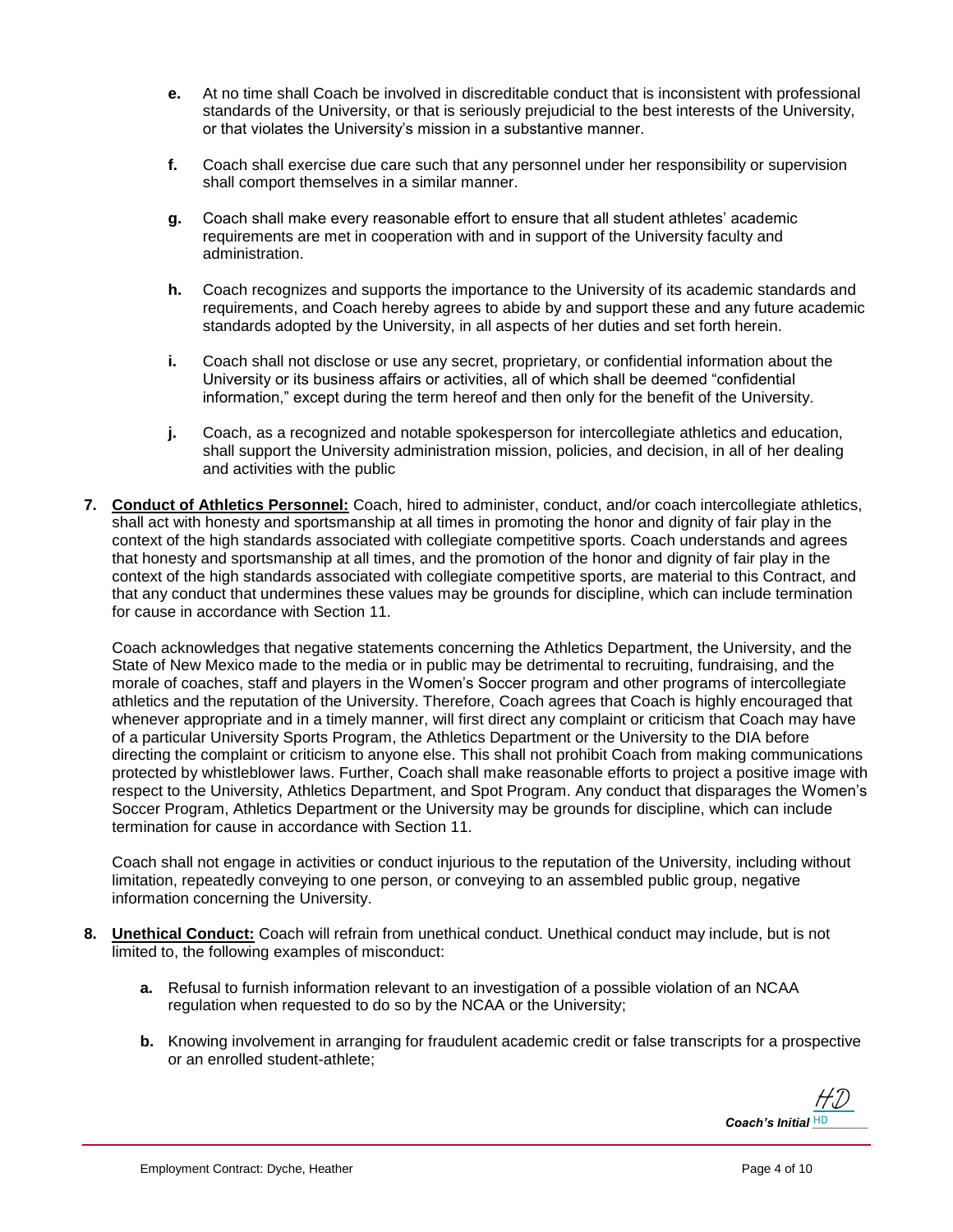- **c.** Knowing involvement in offering or providing a prospective or an enrolled student-athlete an improper inducement or extra benefit or improper financial aid;
- **d.** Knowingly furnishing the NCAA or the University false or misleading information concerning Coach's involvement in or knowledge of matters relevant to a possible violation of an NCAA regulation;
- **e.** Receipt of benefits by Coach for facilitation or arranging a meeting between a student-athlete and an agent, financial advisor, or a representative of an agent or advisor (e.g., "runner");
- **f.** Refusal to furnish information relevant to an investigation of a possible violation of federal or state law or University policy when requested to do so by lawfully authorized federal or state agents or University officials or when otherwise required to report under University policy; or
- **g.** Refusal to comply with regulatory or policy requirements, including but not limited to the reporting requirements imposed by the Jeanne Clery Disclosure of Campus Security Policy and Campus Crime Statistics Act, Title IX of the Education Amendments of 1972 (the "Clery Act"), and any and all University policies relating thereto.

Coach's agreement to refrain from unethical conduct is a material term of Coach's employment and this Contract. Coach expressly understands and acknowledges that unethical conduct is sufficient justification for **Termination of Contract for Cause** as described in Section 11.

**9. Compliance With Laws, Policies, Rules and Regulations:** Coach shall be responsible for being fully knowledgeable of, and being in full compliance with, the policies, rules, and regulations of the University, the MWC, or any other conference with which the University may elect to affiliate, the NCAA (as they are currently in force and as they are amended from time to time), as well as applicable federal laws, including but not limited to the Clery Act; Title IX of the Education Amendments of 1972; applicable New Mexico laws; and University policies regarding crime reporting and sexual harassment, including, but not limited to sexual harassment, sexual misconduct, and sexual violence. Coach shall immediately report any apparent or confirmed violations of the above laws, policies, rules, and regulations occurring in the department to the university's compliance staff, the DIA, or UNM's Division of Human Resources, as well as other University official/departments as may be required by University policy. Upon receiving any information about a person who has experienced sexual misconduct, harassment, sexual assault or other sexual violence, Coach shall also report the information to UNM's Office of Equal Opportunity (OEO) within 24 hours, or as soon as reasonably practicable, by calling OEO at 505-277-5251 or by email at [oeo@unm.edu.](mailto:oeo@unm.edu) Failure by Coach to report immediately to the University's athletics compliance staff and, as appropriate the DIA or other responsible University official/department, any alleged violations of University, MWC or NCAA policies, rules or regulations by Coach or, upon becoming aware of violations by any coaches, staff members, studentathletes, or other persons under Coach's supervision that become known to Coach, which failure, in the reasonable opinion of the DIA (i) creates material risk for the University or Program or (ii) negatively affects the University or the Program in a material manner, shall subject Coach to disciplinary or corrective action as set forth in the NCAA enforcement procedure. Such failure to report shall also subject Coach to immediate suspension, at the University's sole discretion, for a period of time without pay, or termination as described in Section 11

If the University determines that Coach is in violation of MWC or NCAA rules and regulations while employed by the University, or was in violation of NCAA or conference rules and regulations during prior employment at another NCAA member institution, Coach shall be subject to disciplinary or corrective action as set forth in the NCAA enforcement procedure and may be suspended by the University at the University's sole discretion for a period of time without pay, or terminated as described in Section 11. If Coach fails to meet Coach's obligations as stated in this Section or fails to complete any University-required training within six (6) months of the Effective Date of Coach's employment, or otherwise fails or refuses to meet her obligations under any law, regulation, policy or procedure, Coach may be subject to disciplinary action up to and including suspension and/or termination as described in Section 11.

*Coach's Initial* HD [HD](https://secure.na2.echosign.com/verifier?tx=CBJCHBCAABAAtKjw7_nfRP9qf1b-xkNfPwsszDnMd8w7)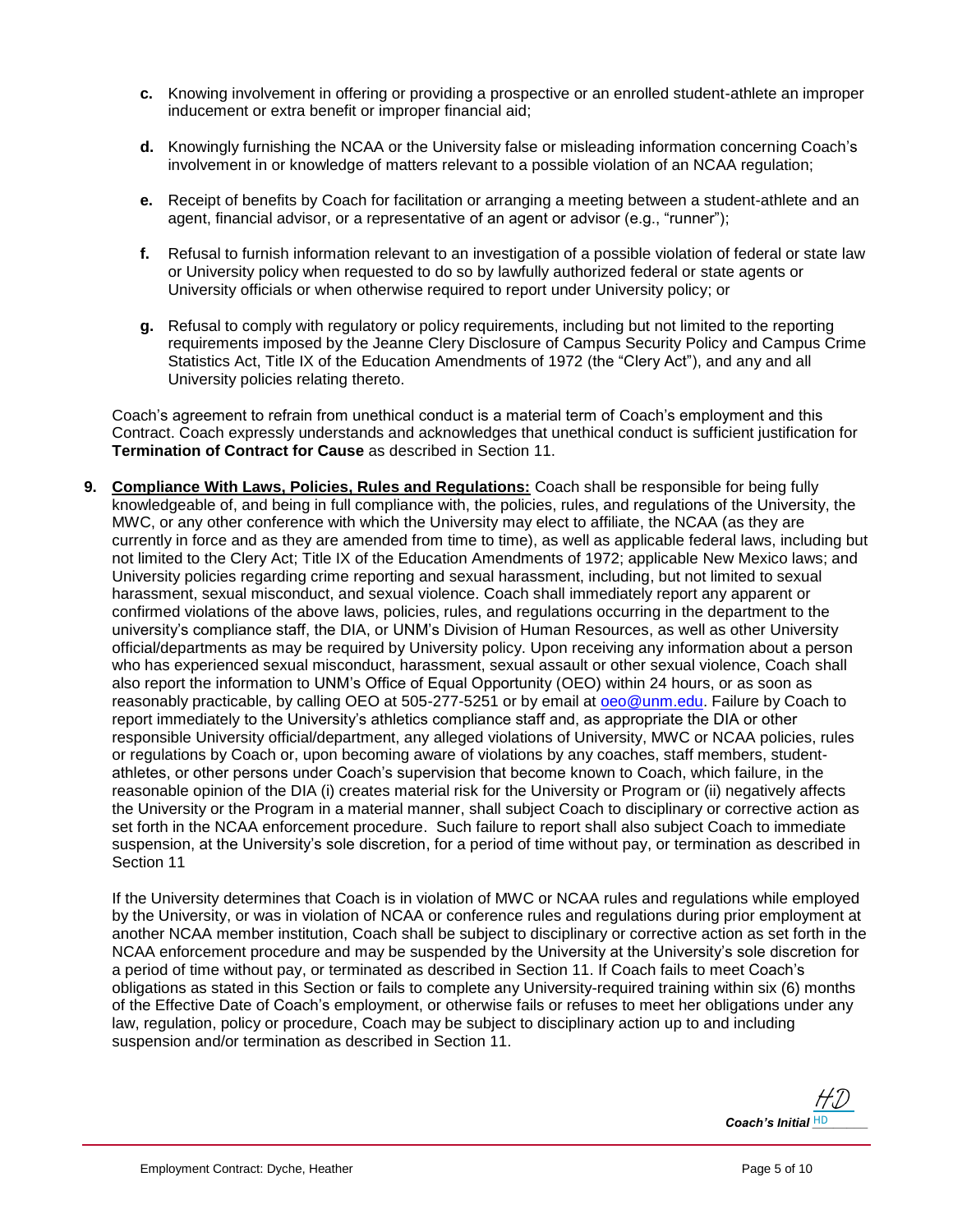Coach specifically acknowledges and agrees that Coach's compliance with applicable laws, policies, rules, and regulations are material obligations of this Contract.

- **10. Non-Applicability of University Employment Policies and Due Process Guarantees:** This Contract creates no expectancy of or property interest in continued employment with the University. Accordingly, no provisions of the University Administrative Policy manual (UAP) addressing or governing separation of employment, discipline and contract employees generally are applicable to Coach. No due process guarantees relating to progressive discipline, suspension, discharge, and appeal processes are accorded to Coach under this Contract. All rights, processes and notices afforded to Coach or required from Coach are specifically enumerated under sections 11, 12 and 13 of this Contract.
- **11. Termination of Contract for Cause:** The University reserves the right to immediately terminate this Contract for cause at any time. Cause includes violation of any material obligation of Coach under this Contract or any amendments hereto. In addition to a material breach of this Contract, the parties agree that the following items constitute cause for termination under this Section:
	- **a.** insubordination;
	- **b.** Coach's neglect of, or failure or refusal to perform, her duties as Head Coach in any material respect after receiving written notice of such failure or refusal from the DIA.
	- **c.** malfeasance;
	- **d.** Coach's failure to comport herself in a manner consistent with good sportsmanship or the moral, ethical or academic standards specified in this Contract or in University policies and regulations;
	- **e.** failure of Coach or any other person under her supervision and direction to comply with applicable standards or regulations of the MWC or the NCAA, federal or state law, or University rules, regulations or policies, as amended from time to time, regardless of whether such violation results in the imposition of sanctions or other consequences;
	- **f.** Coach's failure to promote an atmosphere of compliance or properly and effectively monitor personnel under her supervision and direction which results in material non-compliance by Coach's personnel with applicable standards or regulations of the MWC or the NCAA, federal or state law, or University rules, regulations, or policies, as amended from time to time, regardless of whether such violation results in the imposition of sanctions or other consequences;
	- **g.** Coach's instruction to any assistant coach, student or other person to respond inaccurately or incompletely to any request or inquiry concerning a matter relevant to University's athletic programs or other institution of higher learning which shall be propounded by University, the NCAA, the MWC or other governing body having supervision over the athletic programs of University or such other institution of higher learning, or required by law;
	- **h.** Coach's failure to fully cooperate in the enforcement and implementation of any drug testing and/or education program established by the University, the MWC, the NCAA, or pursuant to federal or state law that is applicable to student athletes or other employees of the University;
	- **i.** Coach's being charged with, indicted for, or pleading no contest to or being convicted of (i) any felony; or, (ii) any misdemeanor involving gambling, drugs or alcohol. For purposes of termination of this Contract for cause, the parties agree that a conviction or plea will serve as conclusive evidence of the commission of the alleged crime by Coach;
	- **j.** engaging in conduct which either (i) displays a continual, serious disrespect or continual, serious disregard for the mission of the University, (ii) brings Coach into public disrepute (iii) constitutes moral

*Coach's Initial* HD [HD](https://secure.na2.echosign.com/verifier?tx=CBJCHBCAABAAtKjw7_nfRP9qf1b-xkNfPwsszDnMd8w7)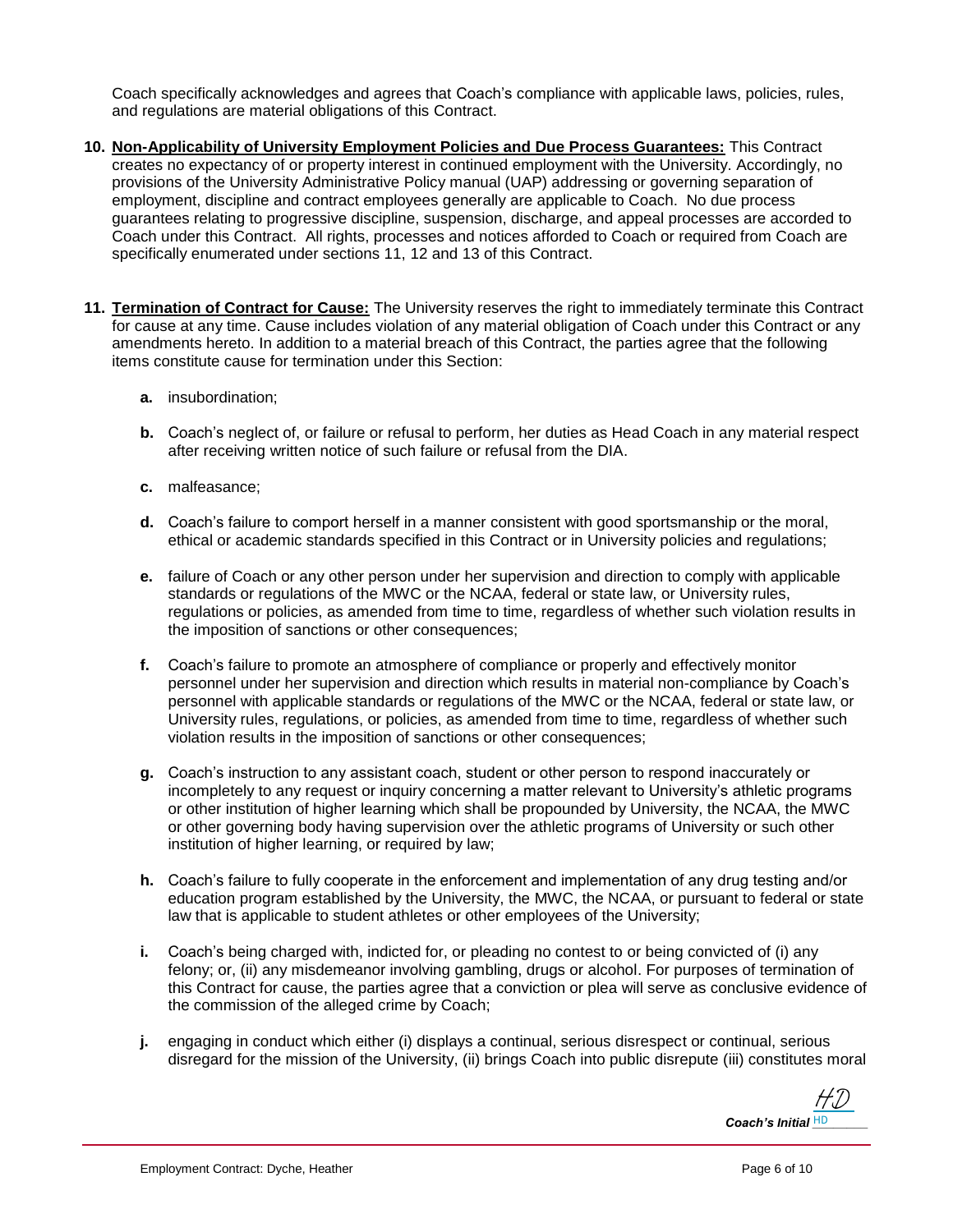turpitude or breaches the high moral and ethical standards applicable to Coach as a visible representative of the University;

- **k.** major or repeated minor violation of policies, rules, or regulations of the University; major or repeated secondary infractions of the MWC or NCAA rules (including any similar infraction which may have occurred at Coach's prior employment); major or repeated minor violation of New Mexico or federal laws, regulations, or policies;
- **l.** Coach's misconduct, whether or not relating to Coach's employment, which is not in the best interest of the University or which violates the University's mission, interests, policies, or regulations, and which causes material damage to the reputation or dignity of the University or its athletics program;
- **m.** participating in any (i) gambling, bookmaking, wagering, or betting involving any athletic contest whatsoever wither by soliciting, placing or accepting a bet or wager or through a bookmaker, a pool, or any other method of gambling; or (ii) counseling, instruction, encouraging, or knowingly and intentionally permitting any student-athlete, assistant coach, or other individual under or subject to Coach's control, authority, or supervision to participate in such activity;
- **n.** failure to report promptly to the DIA in writing any violations or potential violations known to Coach of University Rules including, but not limited to, those by Coach, her assistant coaches, student athletes or other persons under the direct control or supervision of Coach;
- **o.** failure to take reasonable steps to ensure the physical and mental wellbeing of student athletes on the Women's Soccer team;
- **p.** willful or grossly negligent conduct injurious to the University's Intercollegiate Women's Soccer Program or the University;
- **q.** any other reason constituting adequate cause for termination pursuant to official written policies of the University or its Athletics Department;

If this Contract is terminated for cause, the University shall have no further liability except for base salary and fringe benefits accrued to the date of termination.

Nothing in this Section shall prevent, limit or otherwise interfere with the University's right to terminate the services of the Coach without cause at any time subject to the provisions of Section 13 herein. Therefore, this Section creates no expectancy of or property interest in continued employment and no University Administrative Policy addressing or governing progressive discipline, discharge or the appeal process for discharge shall be applicable to Coach.

**12. Termination by Request of Coach:** Coach may terminate this Contract at any time upon written notice to the DIA. In the event that Coach terminates this Contract pursuant to this Section, the University shall have no further liability except for base salary and benefits accrued to the date of termination.

Coach understands and agrees that termination of this Contract pursuant to this Section prior to the expiration of the Contract Term will cause irreparable harm to the reputation and athletic programs of the University in an amount not capable of precise calculation or quantification. Therefore, if Coach terminates this Agreement during the Contract Term then Coach agrees to pay to the University as liquidated damages, and not as a penalty, as follows:

If termination occurs in Contract Employment Year One: \$80,000.00 If termination occurs in Contract Employment Year Two: \$50,000.00 If termination occurs in Contract Employment Year Three: \$25,000.00 If termination occurs in Contract Employment Year Four: \$0 (zero) If termination occurs in Contract Employment Year Five: \$0 (zero)

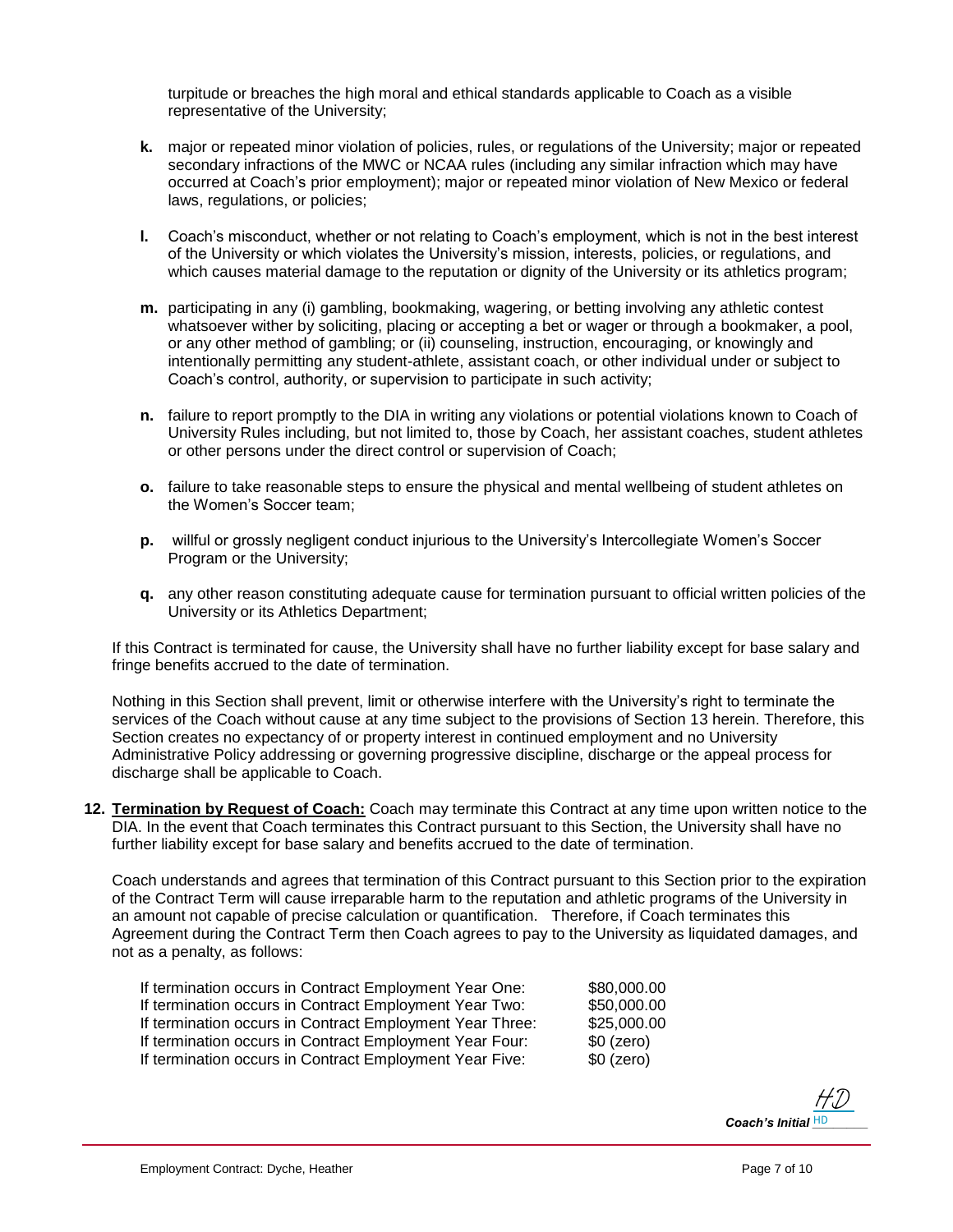Liquidated damages may be modified to a lesser amount at the discretion of the DIA, with approval of the University President.

Pursuant to this Section, any sum of liquidated damages shall be paid in full to the University within sixty (60) days of termination. Failure to pay the full sum of liquidated damages shall constitute a material and actionable breach of this Contract. The liquidated damages shall be the University's sole and exclusive quantification and limitation of Coach's damages owed to the University pursuant to this Section and the University shall seek no other remedies or damages whatsoever against Coach related to Coach's termination of this Contract.

- **13. Termination by Request of University:** The University may voluntarily terminate this Contract at any time by giving Coach written or verbal notice. Notwithstanding any terms or provisions of this Contract or that may be found in University policy regarding employment that may be interpreted to the contrary, or unless otherwise specifically agreed to in writing, Coach's employment relationship with the University shall terminate upon delivery of the notice of termination or as otherwise set forth in the notice of termination.
	- **a. Severance:** In the event of termination of this Contract by the University other than for cause as defined in Section 11, the University agrees to pay, and Coach agrees to accept, as severance, the sums stated in the chart, below:

If the termination occurs in Contract Employment Year One: \$287,000 If the termination occurs in Contract Employment Year Two: \$230,000 If the termination occurs in Contract Employment Year Three: \$172,500 If the termination occurs in Contract Employment Year Four: \$115,000 If the termination occurs in Contract Employment Year Five: The remainder of payment owed

to Coach for the remaining period of Contract Year Five

The sums described in this Section shall be deemed a severance payment to Coach and shall be paid in approximately equal monthly payments to Coach over the greater of thirty six (36) months or the number of months remaining in the Contract Term at the time of termination, on the last day of each month following termination, with New Mexico and federal tax withholdings associated with the payment of salary withheld, until paid. Coach understands and agrees that there will be no retirement withholding or contribution on the severance payments described in this Section, and that no benefits of any kind will accrue to Coach as a result of such payment. Coach agrees that as a condition of receiving any severance payments under this Section, except for any earned but unpaid compensation to the date of termination and any legally protected rights Coach has under any employee benefit plan, Coach must agree to not disparage the University and must execute a comprehensive release in a form to be determined by the University, in its sole discretion (the "Release"). Severance payments will not commence until Coach has fully executed the Release.

**b. Mitigation/Offset:** Coach agrees that the University's obligation to make payments under this Section shall be subject to Coach's obligation to mitigate his damages by immediately making reasonable, good faith and diligent efforts to obtain other employment. Should Coach obtain soccerrelated employment, including employment as a media consultant, on-air personality or analyst, the University's financial obligations under this Section shall cease so long as Coach's monthly compensation from such employment, including base salary, deferred compensation, public relations and bonuses and incentive salary actually earned or received, but excluding reasonable and usual non-monetary fringe benefits such as health and life insurance, club memberships and use of vehicles ("Monthly Compensation"), is equal to or greater than the University's obligation to pay severance under this Section, prorated on a monthly basis.

If Coach's Monthly Compensation from such employment is less than the University's monthly obligation to pay severance under this Section, the amount of the University's obligation to pay

> *Coach's Initial* HD [HD](https://secure.na2.echosign.com/verifier?tx=CBJCHBCAABAAtKjw7_nfRP9qf1b-xkNfPwsszDnMd8w7)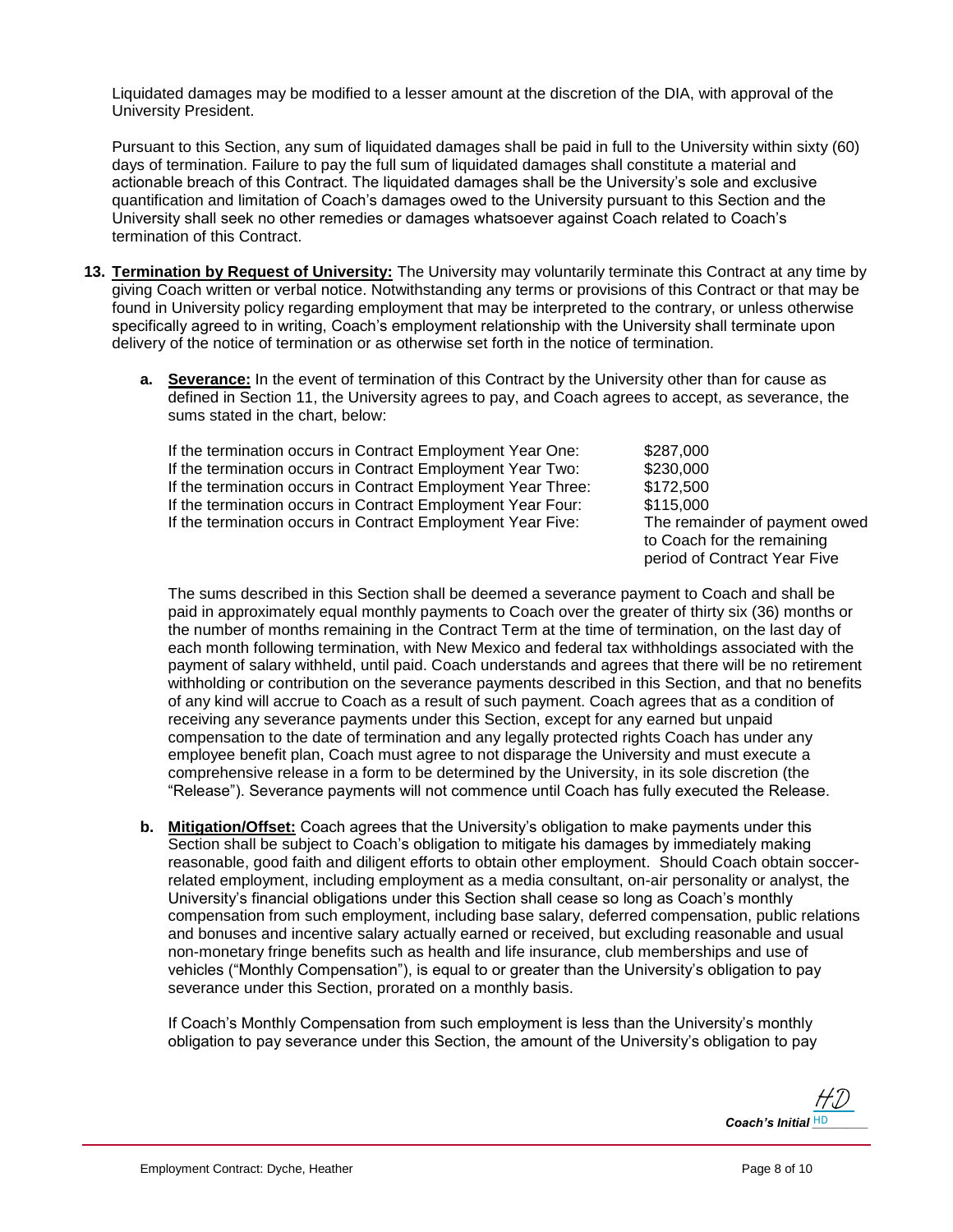severance shall be reduced by the amount of Coach's Monthly Compensation from such employment.

Any amount received in mitigation of damages by Coach that acts as an offset against the amount paid by the University shall apply retroactively.

**c. Notice:** Coach shall promptly, but no less than ten (10) days from acceptance of other employment, notify the DIA in writing of such employment and the total compensation to be paid to Coach for the employment. In addition, Coach agrees to provide the University with a copy of Coach's W-2 form for each calendar year as long as the University has the obligation to make severance payments under this Section.

Except as otherwise expressly provided in this Section, all rights and obligations due from each party to the other under this Contract shall cease upon the effective date of termination as set forth in the notice required by this Section. Additionally, no notice from the University shall be required for the Contract to expire by its terms on June 30, 2024, and there exists no expectancy of renewal of this Contract.

- **14. Termination by Disability or Death**: It is expressly understood and agreed that this is a personal service agreement between the parties and that in the event of the incapacity of Coach to the degree that she is rendered incapable of performing the obligations and duties contained in this Contract for a period of more than ninety (90) consecutive days, as certified by two (2) physicians selected or approved by the University, or her untimely demise, this Contract shall terminate and the University shall have no further financial or other obligation whosoever hereunder except to pay Coach her base salary and benefits accrued to the date of termination.
- **15. Complete Employment Contract:** This Employment Contract and any Exhibits attached hereto and incorporated herein by reference, constitute the final and complete agreement between the parties. Any amendments or further addenda, hereafter agreed to by both parties, shall be in writing and executed with the same formality. All prior and contemporaneous negotiations and agreements pertaining to Coach's employment by the University are deemed incorporated into this Contract and such documents and instruments are deemed to have been abandoned if not so incorporated. No verbal understandings, statements, promises, or inducements contrary to the terms of this Contract exist.
- **16. Severability:** If any provision of this Contract is held to be invalid or unenforceable for any reason, such provision shall be ineffective to the extent of such invalidity or unenforceability; provided, however, that the remaining provisions will continue in full force without being impaired or invalidated in any way unless such invalid or unenforceable provision or clause shall be so significant as to materially affect the Parties' expectations regarding this Contract. The Parties shall replace any invalid or unenforceable provision with a valid provision which most closely approximates the intent and economic effect of the invalid or unenforceable provision.
- **17. Governing Law and Forum:** This Contract, and any other amendments, shall be governed by and construed in accordance with the laws of the State of New Mexico and the policies and procedures of The University of New Mexico Board of Regents.
- **18. Waiver:** No waiver by either party of any rights under this Contract will be valid unless set forth in a writing signed by that party. The failure of either party to insist upon strict performance of this Contract shall not be construed as a waiver of any of the party's other rights under the Contract.
- **19. Captions:** The captions used herein are for convenience only and do not in any way limit or amplify the terms and provisions hereof.
- **20. Mandatory Binding Arbitration:** The Parties agree to submit to binding arbitration any claims that they may have against each other, of any nature whatsoever, other than those prohibited by law, pursuant to the New Mexico Uniform Arbitration Act.

[End. Signature page follows.]

*Coach's Initial* HD [HD](https://secure.na2.echosign.com/verifier?tx=CBJCHBCAABAAtKjw7_nfRP9qf1b-xkNfPwsszDnMd8w7)